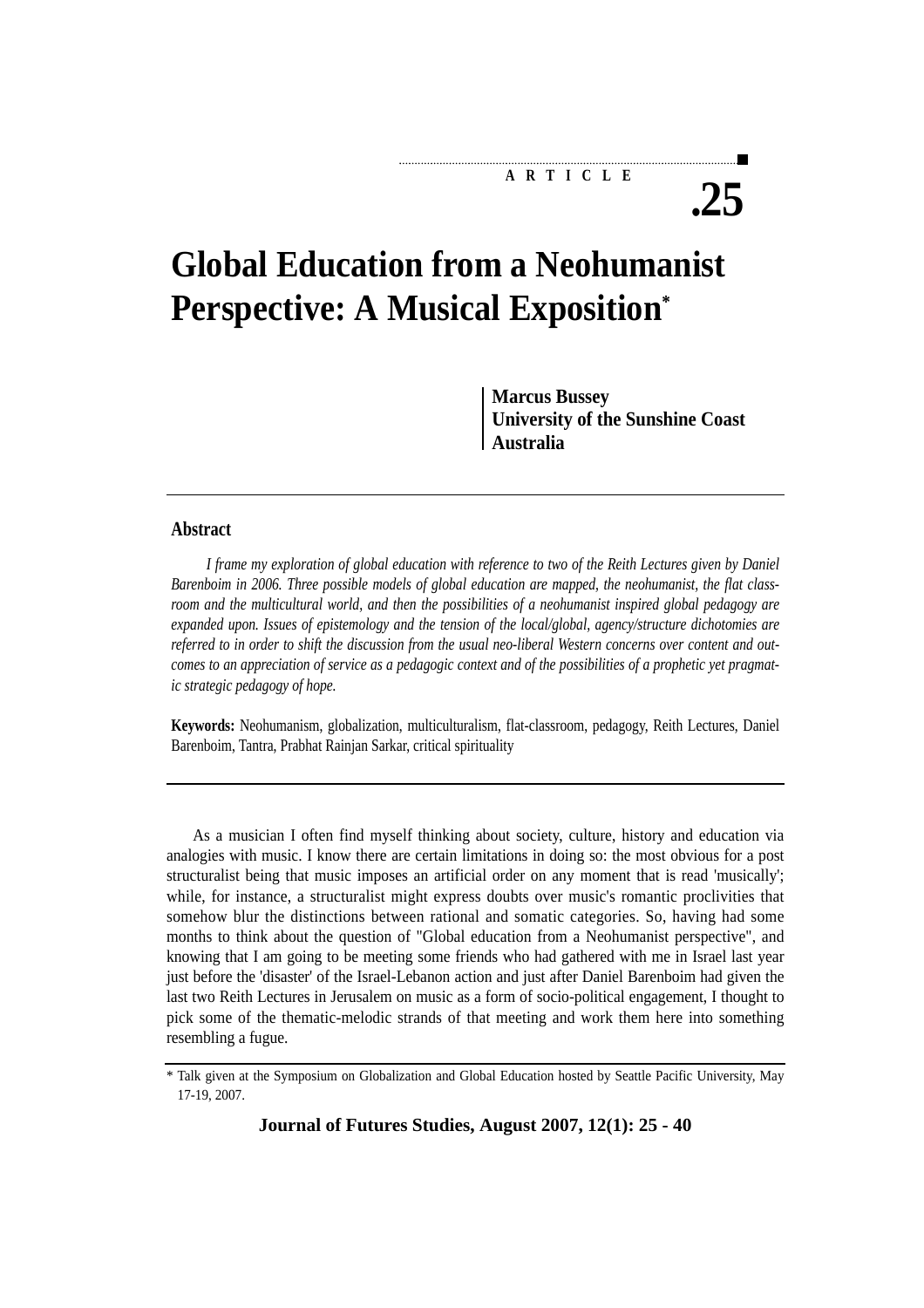# **Education and Capitalism**

Firstly, I will pick up on Barenboim's (Barenboim, 2006) observation that:

*It is very difficult for the human being to truly have the courage and the ability to start from scratch, to start from zero, to take experience from the past and yet think it anew. And yet this is essential, in music as well as in life. (Lecture 51 )*

His argument is that every time a musician comes to a piece to play it, the music is fresh, new and ephemeral, yet it is also the product of years of disciplined work and interpretation. It is both new and old. The same applies to life. 'Today is the beginning of the rest of your life', may be a cliché, but it carries a real truth. The individual and the collective, when freed from the 'iron cage' of historical, social, and personal karma, can begin afresh. The moment, every moment, is paradoxically both stale and fresh. Similarly, the question of globalisation is both new and old, as is my own perspective: neohumanism.

Barenboim identifies courage as something necessary when facing any new context, musical or otherwise. Certainly, courage is required if we are to think beyond the conditions that determine global educational priorities as they are currently understood. Almost universally such priorities are taken to be discrete components of an unarticulated yet necessary historical narrative. Australian academic Gordon Tait (Tait, 2004) says of this narrative that it is shared and self evident, he sums it up with some irony as follows:

*"The more civilised we became, the more we pushed back the school leaving age, until we eventually developed schools that clearly reflected the values and ambitions of the wider community. After all, are schools not simply microcosms of society at large? In addition to this, the form that modern schooling takes is regarded as an unproblematic part of the same story. Of course we should organise our learning in the way we do, with the emphasis on formalised learning spaces, graded curricula, timetables of activities, various forms of assessment, and a clear hierarchy of authority. These features of the contemporary education merely reflect the fact that this is self-evidently the best system available. After all, how else could education possibly be organised?" (Tait, 2004, p. 13)*

Tait's point is that much that we take to be natural about schooling, is unnatural. Things could be otherwise. The current momentum behind the globalisation of the neo-liberal metanarrative is contained in the subtext to the story Tait presents here. The mythic story, discretely hidden by the intelligibility of this narrative of human progress towards an enlightened education system, and citizenry, is that the individual is the basic unit of society and that when enculturated via disciplinary education, they will govern/police themselves. The beauty of the system is that it is self regulating, and heavily invested in by private capital. The 'pedagogic family' (Tait, 2004, p. 20) willingly carries the emotional, and increasingly, the financial burden of producing well educated and disciplined citizens.

At the risk of conflating positions I see parallels, counterpoints, between Tait's essentially Foucauldian analysis and that of Peter McLaren (the wild boy of Marxist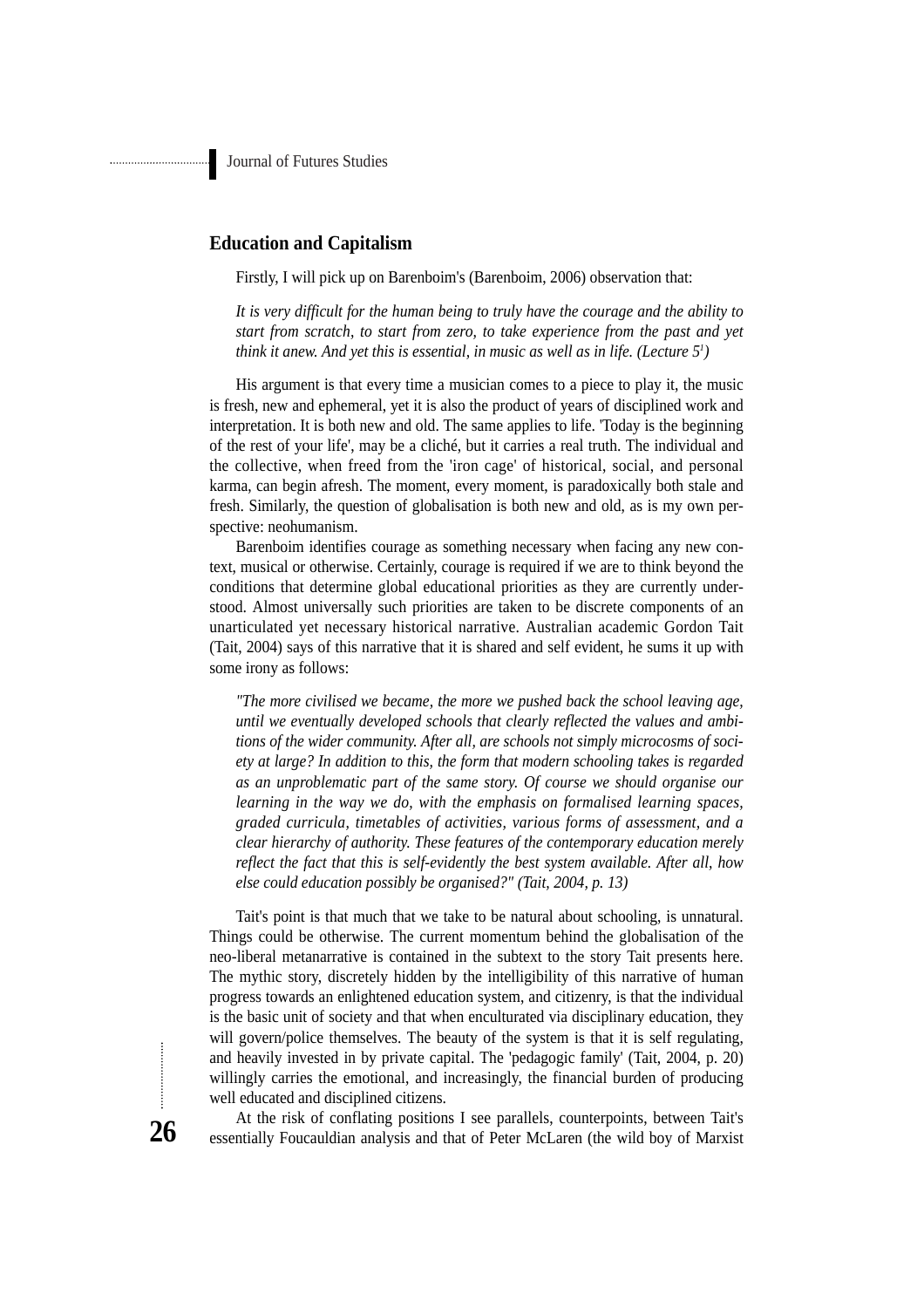revolutionary critical pedagogy). McLaren sees the global progress of neo-liberal education as a form of pedagogy for capital (McLaren, 2006). He points out that such education facilitates capital's grounding of social mediation in forms of value (McLaren, 2006, p. 241). In this he argues that our subjectivities are constituted through the pedagogic lens of capitalist education and expressed in a social universe driven by the logic of advanced capitalism in which all things are simultaneously both commodity and labour.

#### **From Critique to Possibility**

I have little doubt that both Tait and McLaren are right (remembering the paradox Niels Bohr points to that the opposite of a great truth is another truth) when assessing the key elements of modernities' global educational project. Yet there is another story we can tell in which the deconstructive and revolutionary energy of such analyses turns, as Henry Giroux (Giroux, 1988, p. 204) would have us turn, from critique to possibility.

This, as a story of possibility, Barenboim tells through a musical analogy:

*Now, when you play music, whether you play chamber music or you play in an orchestra, you have to do two very important things and do them simultaneously. You have to be able to express yourself, otherwise you are not contributing to the musical experience, but at the same time it is imperative that you listen to the other. You have to understand what the other is doing. (Lecture 4)*

A neohumanistic perspective takes this interactive quality from music and applies it to social contexts in which the layered and multiple are grounded in a pedagogical ethic of the other. In this living context education implies the other; it implies, community, culture, history, myth and continuity; it simultaneously looks back and forward; it is the heartbeat of the moment stretched out before and behind the student in various unique and general syncopations of mind and soul as it encounters its and other's traditions in unique yet paradoxically general settings. Education, rather than simply focusing on the transmission of information and the learning of narrow social disciplinary rules can, when run through a neohumanist lens, lead us to consider the frontiers of our humanity where coherence dissolves into mystery. Judith Butler (Butler, 2004), when reflecting on vulnerability and how it grounds the human condition points to this liminal quality observing:

*If the humanities has a future as cultural criticism, and cultural criticism has a task at the present moment, it is no doubt to return us to the human where we do not expect to find it, in its frailty and at the limits of its capacity to make sense. (Butler, 2004, p. 151).*

She goes on to suggest that if we are to enact such a form of critical awareness that we would need to:

*...interrogate the emergence and vanishing of the human at the limits of what we can know, what we can hear, what we can see, what we can sense. (Butler, 2004)*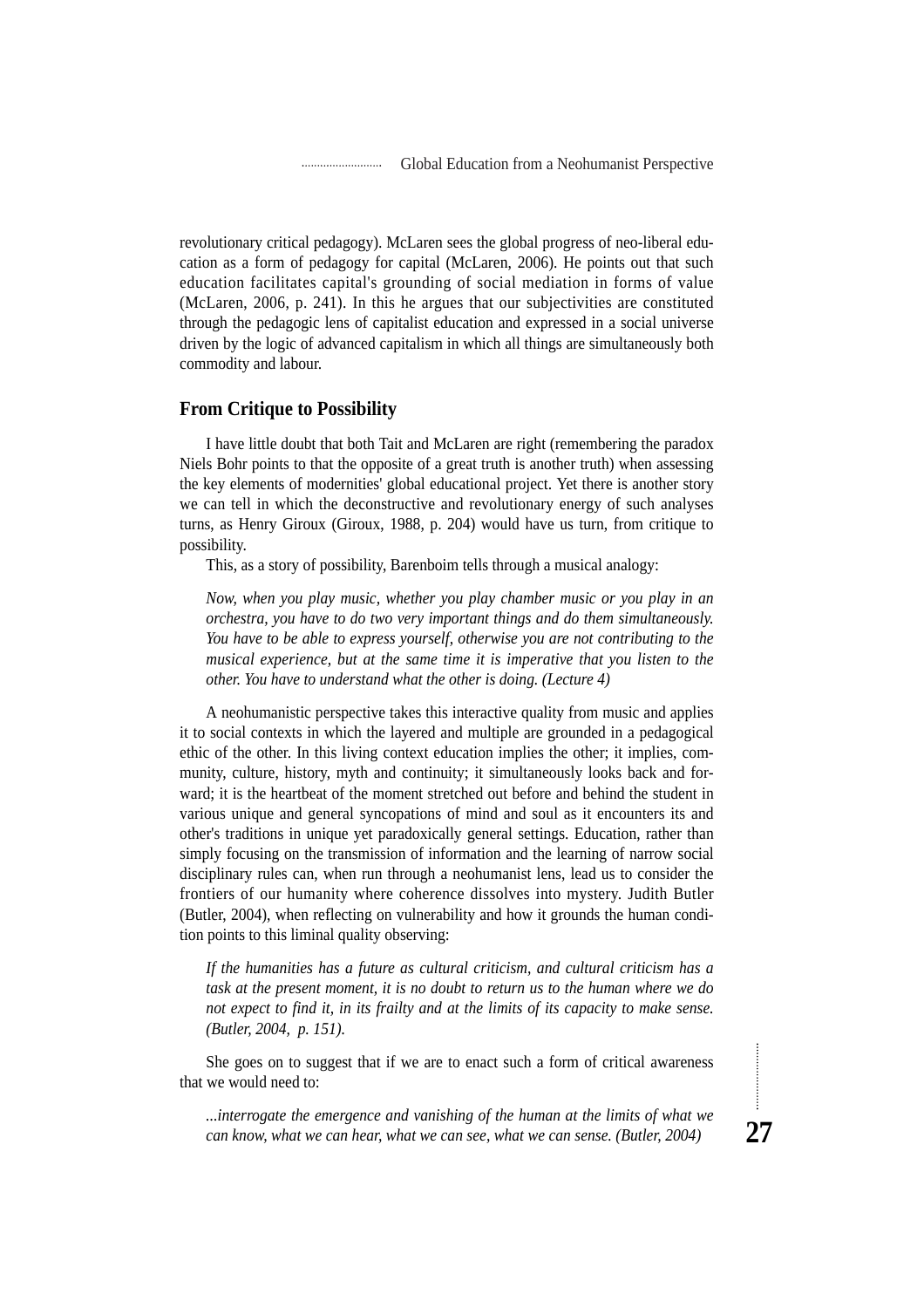..............................

This in essence is the neohumanist invitation. In this context rationality is expanded to embrace the spiritual (sure I am pushing Butler beyond her comfort zone) and critique emerges as an engaged critical spirituality that both expresses and facilitates dimensions of the global encounter that a truly global education might provide.

From the perspective of this symposium I have no doubt that the phrase 'global education' indicates the positive potential behind processes of globalisation which seem from our perspective to be unstoppable and irreversible. Despite shared misgivings we feel ourselves to be caught in an ineluctable process of global significance. The question before us is, can we reclaim our personal and collective agency?

# **Critical Spirituality**

The critically spiritual approach of neohumanism short circuits the dichotomy this question is based on. Global, from a neohumanist perspective, is both an expression of the unique subjectivity of each of us while simultaneously being the objective expression of universal fields of consciousness that map the subtle and physical universe. Prabhat Rainjan Sarkar, who developed the concept of neohumanism, points out that such an understanding of consciousness and our global possibilities grounds our actions in a subjective approach to the real while we adjust objectively to the material and social concerns of the moment (Sarkar, 1987, pp. 24-27).

Thus by presenting consciousness and being as a continuum we have both ontological and epistemological tools for rereading the social and reengaging our pedagogy from a transformative perspective. The following image developed by Sohail Inayatullah (Inayatullah, Bussey, & Milojevic, 2006) captures the layered nature of the neohumanist world view.





*Figure 1.* Neohumanist world view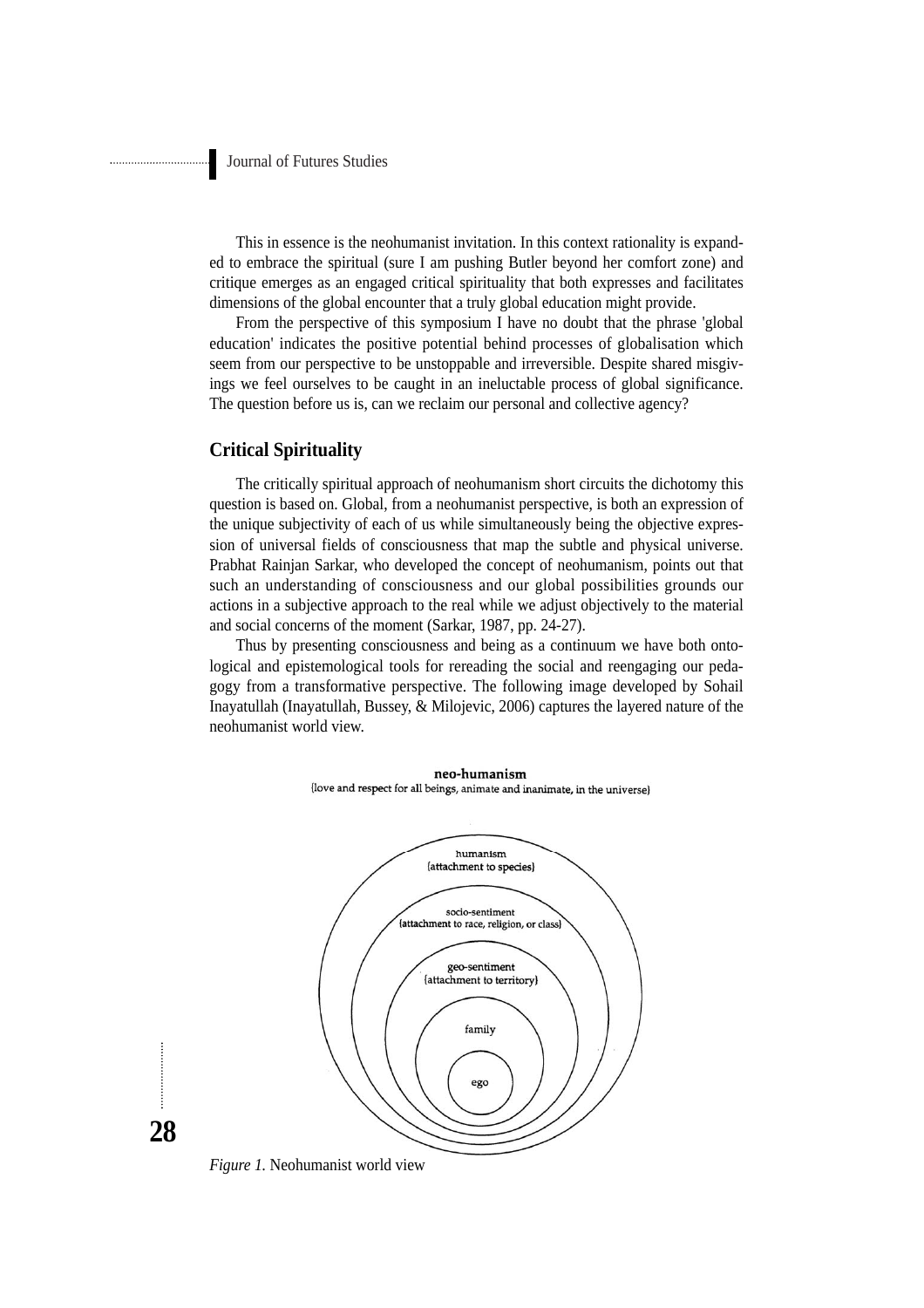With reality configured to validate the intersection of subjective-objective space we find the between of which Michel Serres speaks (Serres, 1995) – a space of hybrid interactivity or what Foucault called heterotopic possibility (Foucault, 1986). Sure, you say, education is all about interaction and the grey zone in which value and information collide with the unique context of the individual. But... there are two other models of education that hold centre stage. The neohumanist vision for global education is better understood when placed along side these powerful alternative visions.

#### **Flat Education: Networked Mono-knowledge**

This contrasts greatly with the model of Capitalist being which lies at the heart of much globalising education. In this the needs of the centre are exported to the periphery in order to access the dynamic energy of desire. Thomas Friedman sums this insight up well:

*One cannot stress enough the fact that in the flat world the frontiers of knowledge get pushed out farther, faster and faster. Therefore, companies need the brainpower that can not only reach the new frontiers but push them still farther. That is where the breakthrough drugs and software and hardware products are being found. And America either needs to be training the brainpower itself or importing it from somewhere else – or ideally both – if it wants to dominate the twenty-first century the way it dominated the twentieth... (2005, p. 274)*

Here Friedman is playing the tension inherent to such words as 'frontier'. In his 'flat world' the frontier is anywhere someone has a computer and is savvy enough to turn it on. His vision of a globalising education is one in which science and mathematics are taught uniformly and centrally in schools all over a country (Friedman, 2005, p. 273). This he assures us is not happening in the United States. Regardless of the accuracy of his claims, the vision is one of education that is uniform and 'flat'. There is only one playing field for Friedman, and it is global in dimension and uninterested in the local or parochial. Thus he warns:

*This flattening process is happening at warp speed and directly or indirectly touching a lot more people on the planet at once. The faster and broader the transition to a new era, the more likely is the potential for disruption, as opposed to an orderly transfer of power from the old winners to the new winners. (Friedman, 2005, p. 46)*

Friedman's flat world still has a centre – the United States – but he sees that centre under attack from both within and without. His flat education is also clearly scientific and utilitarian in nature – it has a centre too; though he does acknowledge the essential extra ingredient for success here: imagination (Friedman, 2005, p. 443). Yet imagination is a double edged sword – it can imagine a 9/11 or a world of harmonious cooperation. Thus he argues, "We have to be the masters of our imaginations, not the prisoners" (Friedman, 2005, p. 448).

So Friedman imagines a flat world in which there is a relative centre, anywhere there is a computer, and an absolute centre, currently the United States but who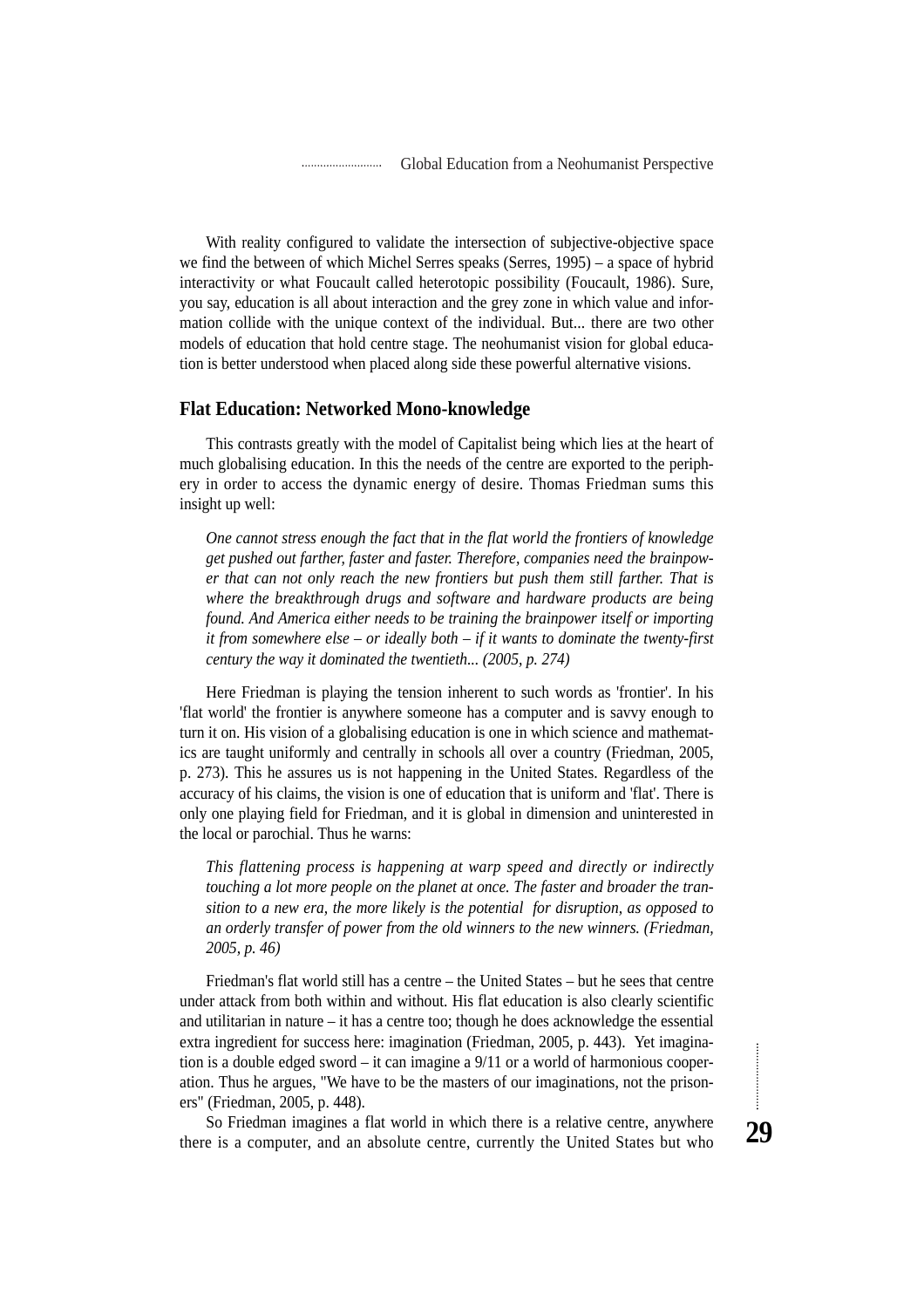.........................

knows? The relative centre is built around the willingness to creatively and positively engage with the opportunities bursting into our awareness; it is anchored in the capacity to access a flat education in which the skills and values of the absolute centre are channelled throughout the flat world.

Some lessons from Friedman's flat classroom are that access to education determines access to the centre; the absolute centre may be reconfigured as fractal centres in which process – a knowledge economy – takes the place of a centralised geo-political space; take the initiative, don't wait for the centre to come to you: "Do whatever it takes, but get out of the door" (Friedman, 2005, p. 449).

A map of his flat networked education might look like one of Marc Lombardi's<sup>2</sup> images:



*Figure 2.* Flat world view

**30**

# **The Multicultural Education: Parallel Tolerance and the Interactivity of Centre and Periphery**

Contrasting with Friedman's flat education there is the well known model of multicultural education. One in which the central space is purportedly open to all and around which orbit, cultural contexts which are validated by their participation in the political and pedagogical life of the collective.

Such an approach is mapped in the following figure<sup>3</sup>.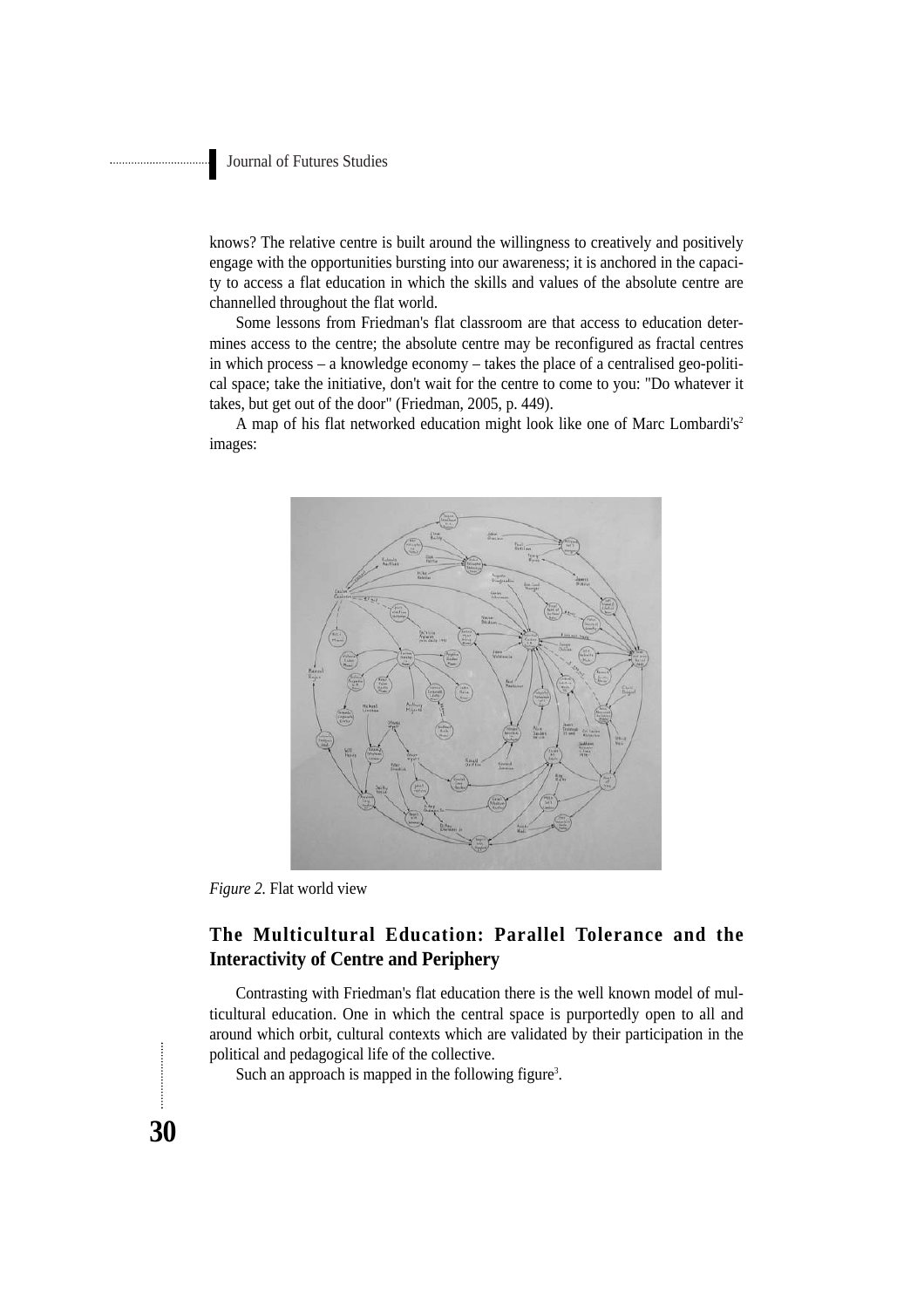Global Education from a Neohumanist Perspective 



*Figure 3.* Multicultural world view

This is a broadly humanistic map of the global 'family' with educational units that promote tolerance (each family does its own 'thing'), understanding and engagement being built around the same core model described by Friedman – the maths, science and literacy trinity which acts as a kind of forum, historical and architectural overtones are intended, in which all citizens come to speak the same language, leaving individual differences aside. This division is presented as rational and reflects the values of what John Ralston Saul calls 'positive nationalism' (Saul, 2005). For Saul, this is:

*...a belief in the positive tension of uncertainty and the central importance of choice. It is not wedded to narrow absolutes. It is particularly dubious about broad answers to utilitarian questions. Thus, the conviction that one market view must prevail in all considerations – whether it be Marxist or neo-liberal – is of little interest. (Saul, 2005, p. 271)*

For Saul, this solution works because it is the way people have organised themselves throughout history. Thus he concludes that:

*The desire of people to organise their lives around the reality of where they live is central to the return of nationalism. (Saul, 2005, p. 272)*

Such reasoning leads Saul to conclude that the Globalist myth is evaporating (Saul, 2005, p. 274) and that the local is taking back its own and that this humanist response to the irresponsibility of market ideologues is the way of the future. Such pragmatism, some might call it wishful thinking, will see many peoples coming together in limitless configurations of "people, separate and interwoven" (Saul, 2005, p. 279) and the breaking down of "an artificial tension between a theory of global economics and a reality in which people live" (Saul, 2005, p. 277).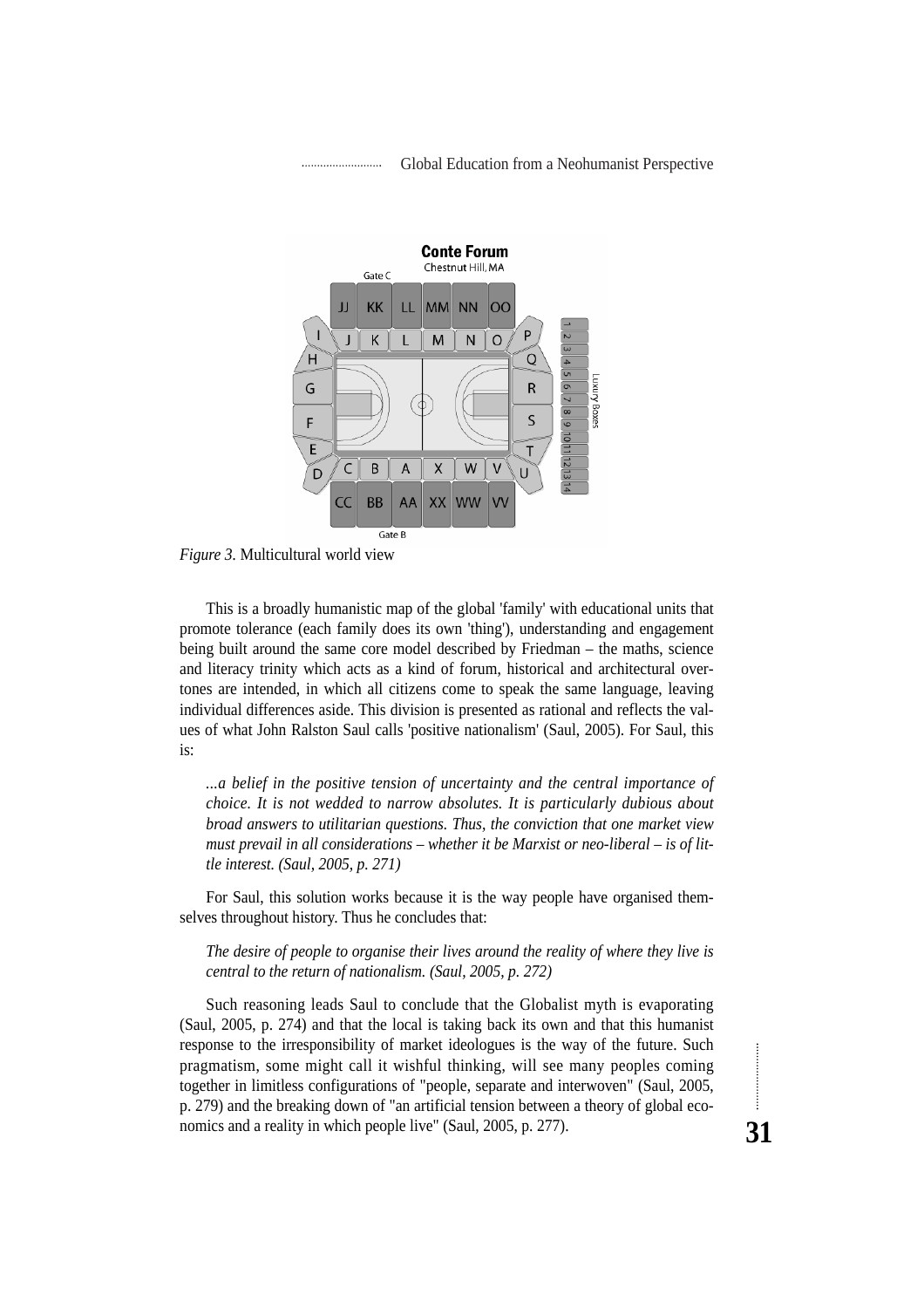Here difference is presented as a life style choice and the most appropriate response, the most democratic response, is tolerance and the celebration of difference. What is fundamental to difference in this context is that it only makes sense when contextualised by our sameness – our common humanity, just as Derrida notes democracy only makes sense when contrasted with the undemocratic potential it holds within its own process (Derrida, 2005, pp. 30-31). Yet this balance tends to be overlooked in the melee of educational administration and curricula approaches to knowledge that are linear, piecemeal and driven (at warp speed) by often competing images of the future and the past.

The weakness of this model is that in a bureaucratised educational context, and a bureaucratised/McDonaldized culture of hyper-individualism, differences tend to be compartmentalised with tolerance becoming a euphemism for ignorance and laziness, and 'multi' covering for segregation and exclusion. Communities as a result are fragmented with the emergence of centre-periphery configurations that map the same disparities experienced at the global level.

# **Three Models**

What emerges from these rather brief overviews are three distinct models.

- 1. The neohumanistic concept of the 'global' as a holistic and interactive space in which agency and structure are mutually reinforcing and the creative space of cultural renewal emerges from the point of interaction. Such a point could be described as liminal or aporetic. Firstly, it is on the border between two conceptually distinct 'realms', hence its liminality; and secondly, the paradox of the agency-structure dialectic producing creative energy experienced as heterotopic possibility accounts for its aporetic profile. The end result is a global that is local/personal and heavily dependent on the uniqueness of learning encounters which indigenise global pedagogic imperatives. [Map: co-incentric circles]
- 2. The monoeducation of the flat classroom in which learning is networked. Both figuratively and literally, around the imperatives of the market as it transforms from hard to soft learning in which science/maths is linked to creativity and ultimately centralises not in geo-political arrangements but in aggregates of knowledge-productivity that may be corporate or nation based. [Map: networked polycentric globe]
- 3. The multicultural compartmentalised family model which in many ways offers a replay of global inequality at the local level. It can be read as a cultural version of Friedman's flat schooling in that it does not challenge the central educational process rather seeking to append cultural tolerance and understanding through the curriculum. As such it disempowers itself by not challenging and reconfiguring the epistemological assumptions that drive western globalising education. [Map: Multicentric forum]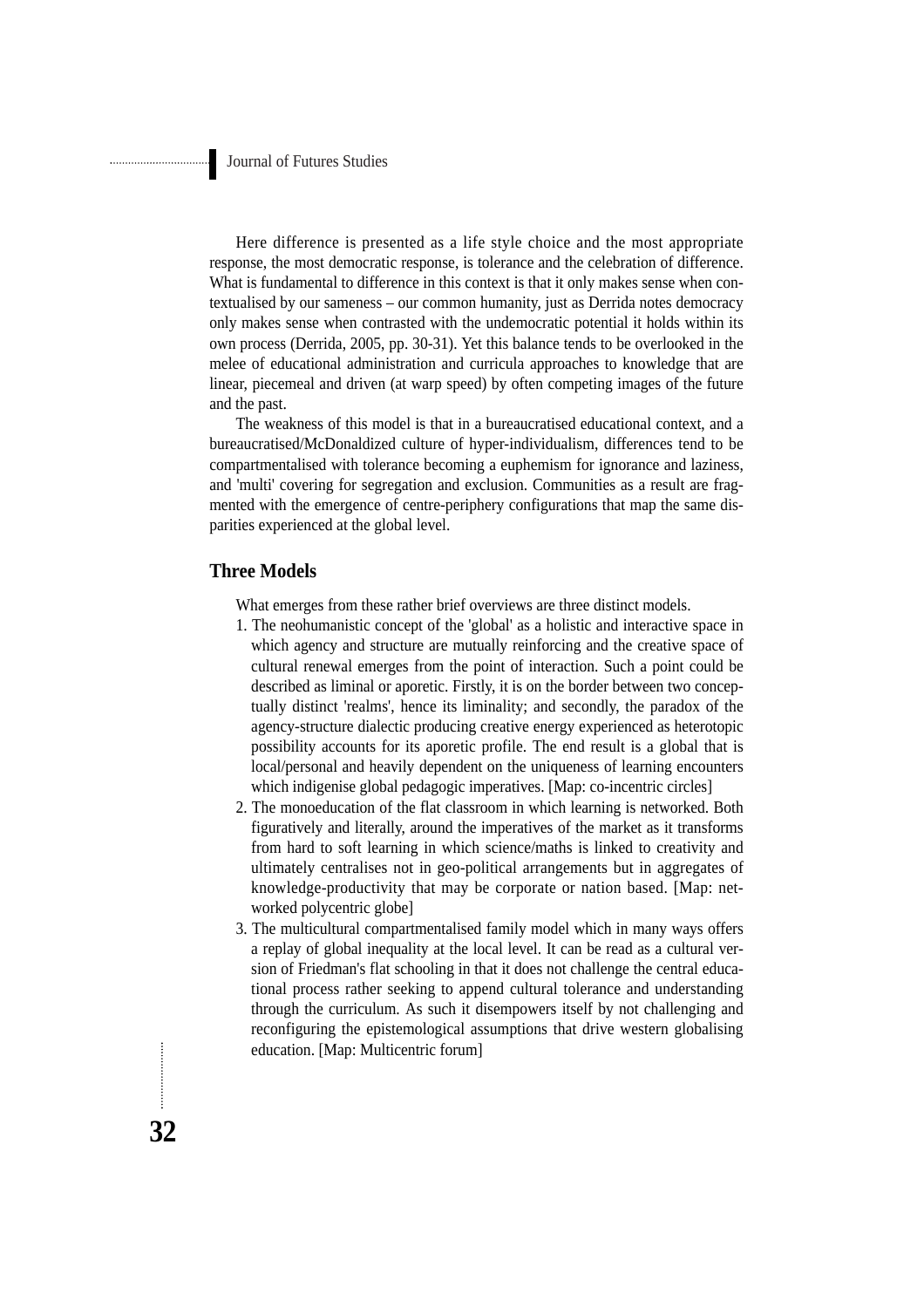#### **Musical Metaphors**

So, back to music. Each possible reading of global education suggests a different future. There are overlaps and partial truths in all three positions but the starting points, the intention, the *telos* of each is different. What is clear is that at this moment in time we are faced with some very real choices and that a transition is inevitable. Barenboim reminds us that transitions are central to both being and musical thinking:

*Transition, let us not forget, is the basis of human existence. In music it is not enough simply to play a statement of a phrase, it is absolutely essential to see how we arrived there, and to prepare it. One plays a statement one way at the beginning of a piece, but when the same statement returns later, in what we call in musical terminology the recapitulation, it is in a completely different psychological state of mind. And therefore the bridge, the transition, determines not only itself but what comes after it. It is important to recognise that the present does not exist without the past, and that the present would be different with another past. At the same time, what we do in the present is inevitably the prelude to what the future will be. And the future is determined not by something that we passively wait for, but it is the inevitable outcome that we prepare for from the present moment. (Lecture 5)*

What we have here is three different musical transitions in which theme and form weave according to the inner logic of the 'dance'. The neohumanist is a truly contrapuntal work in which each voice is valued and lives both as a single line and a member of a musical relationship which is simultaneously whole and part. Here the harmony is less established, less demanding or prescriptive than the powerful diatonic chords which establish a tonal centre and punishes divergence. Think of the motets and masses of Josquin des Prez (1455-1521) with the long melismatic lines and free use of harmony – structure and form are present but offset or counterbalanced by the freedom allowed the voices. Transition here is a negotiated dialogical affair and there can be many of them.

The flat classroom vision of Friedman and other globalism enthusiasts is a monodic piece in which we encounter a single voice or texture, or if thinking instrumentally, a la techno music that offers a single silken musical fabric of networked rhythmic sound that synthesises difference into a unified sonic wave. Here I am thinking of the pulsating dance music of a band like *Kraftwerk* and some of the more trance oriented techno variants of the 1980s and early 90s. This music is compulsive and can be either ambient or driven. Transitions tend to be subtle and rarely move away from a defining musical texture from beginning to end.

The multicultural classroom is a fine example of centralising western harmony at work. Here texture, invention and direction are paramount. Transition is prescribed and usually in the form Barenboim describes. Think the first movement of a symphony by Mozart and you have the idea. Melodic lines are clear, harmony centralises and satisfies the ear. The democracy of the orchestra is all harnessed to the inner logic of the piece and the outcome, given everyone listens and respects, is a magnificent expression of social purpose. Yet, the rules are clear and the appearance of democracy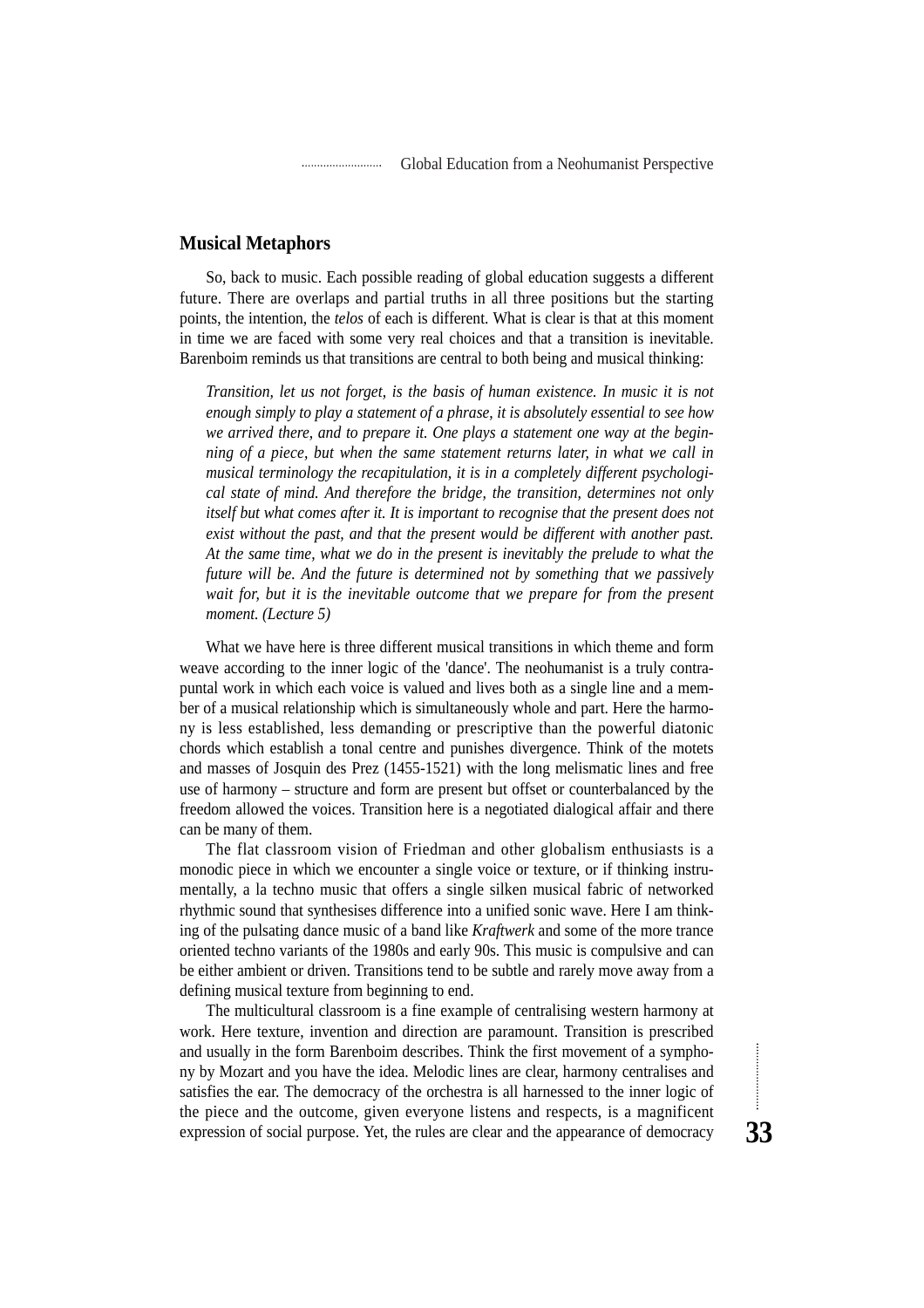belies the fact that the order determines all expression. The thing about a melody by Mozart is that it seems so perfect we all feel it could not have been otherwise. The centre of power is in the harmony and though no one can be said to hold the power – it appears to be shared by conductor, composer and musicians – it is in the very essence of the process itself and transition can only occur if and when rules are followed. This is how we experience forms of aesthetic fascism.

# **Future Harmonies**

**34**

Each process follows rules of harmony, meter and form yet the end results are strikingly different. Yet it is important to acknowledge the fact that music, like society, and education is an organised process. What I want to underscore is that all forms of music, society and education presuppose a value base, a structure, and a process yet the neohumanist vision is most open, functioning like an Indian *raga* in deep resonance with context.

Thus the neohumanist global vision is the most inherently tolerant of difference as the building block for any future is the individual, not as an isolated being but as a being-in-context. The critical terrain of this context is both spiritual and material, simultaneously. The educational possibilities here are therefore, more complex and more tantalising. For Friedman the starting place for transitions is a global-in-context which inverts the neohumanist approach. Thus for the neohumanist, liberation comes from the individual's personal quest being identified with collective welfare, for Friedman, the welfare of a global collective can, in someway, guarantee the welfare of individuals. For Saul, the positive nationalism of his humanism creates a safe central forum in which difference meets; the space itself guarantees the freedom of the group and the individual.

Each possible future makes sense in the light of Barenboim's comment. But which do we want? Which also is most possible? The most plausible?

Well Barenboim has an opinion on this too:

*Music in this case is not an expression of what life is, but an expression of what life could be, or what it could become. Music itself should not be used for political or any other purpose. But although you cannot make music through politics, perhaps you can give political thinking an example through music. As the great conductor Sergei Celibidache said, music does not become something, but something may become music. (Lecture 4)*

The future harmonies inherent in the various visions of global education can indeed be understood via musical metaphors. While all represent structure and hierarchy, they do so in quite different ways. Barenboim takes up this point and how difficult it is to strike the balance here between structure, hierarchy and the individual: "in music there is a hierarchy, a hierarchy if you want with equality. And that is what of course is much easier than in life. How difficult it is to achieve equality and yet to find a hierarchy" (Lecture 4).

With this in mind, Neohumanism can be described with reference to the pre-modern work of des Prez or the non-Western *raga*. The Flat Classroom by contrast inverts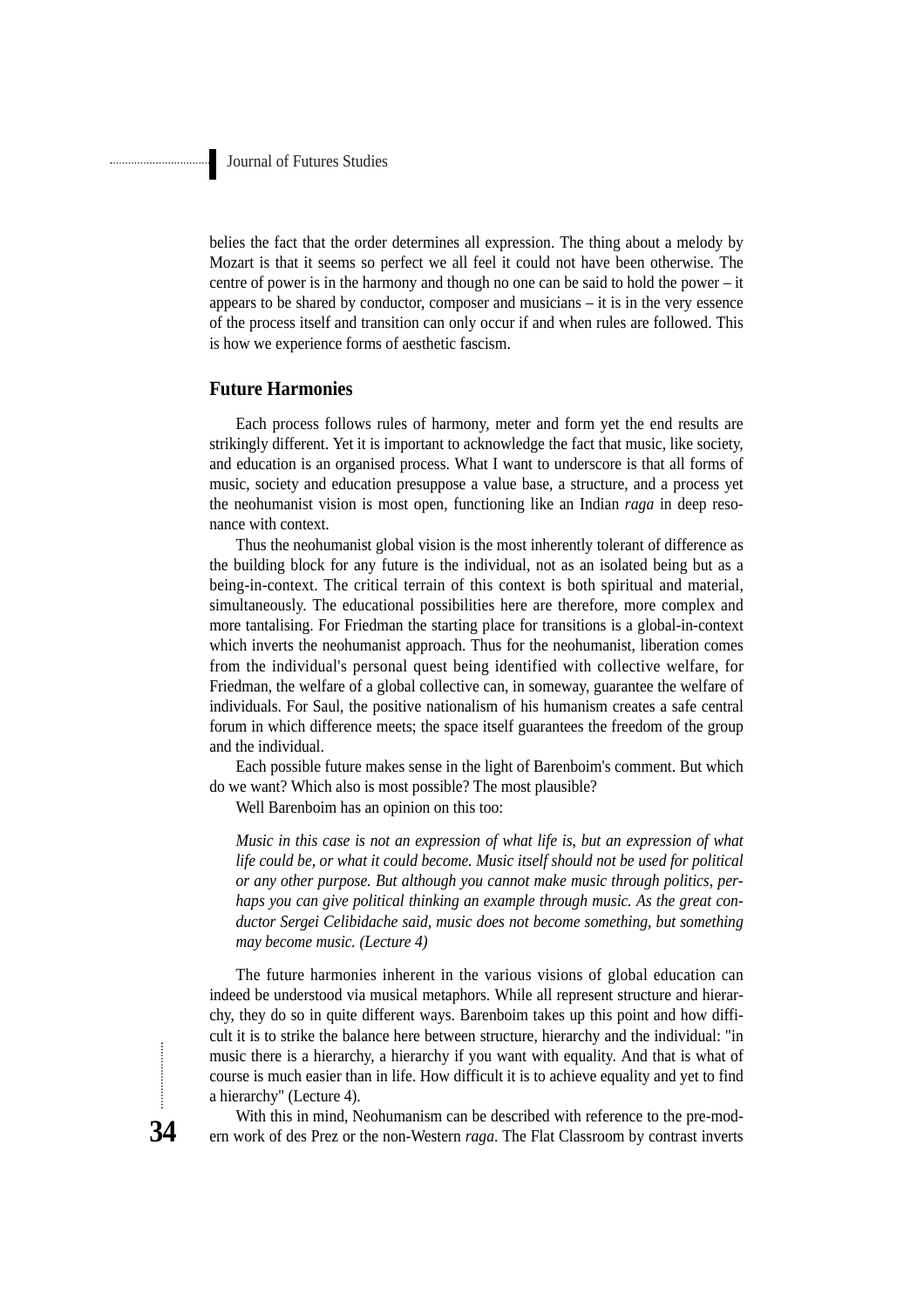this world view offering the total synthesis of synthesized sound, while the multicultural classroom creates the spaciousness of a sonic forum in which equals meet in a predetermined space in which the rules are set (by the West) and are invariant.

#### **Neohumanist Possibilities**

Like Derrida, I feel the future, *la futurité*, is something that acts as a horizon beyond which we cannot see (Derrida, 1978/2002, p. 95, & 1990, p. 969). It is a limit position. Yet we can and do every day assume things about the future. These assumptions are shaped by fears and hopes, by a sense of those forces acting upon us as societies and individuals, and by the burden of our *karma* – personal and collective history. When we engage strategic hope we are able to challenge the passivity we often inherit with our assumptions. Neohumanism with its mix of spiritual vision and pragmatic common sense can be taken and applied as a form of such strategic hope. It is a utopic, as Louis Marin would say (Marin, 1984), through which we can better understand ourselves in the present, and become active agents for the future.

What I have found with students and teachers is that when we start thinking globally hope diminishes. The global is just too BIG! Well neohumanism makes the global personal and returns a sense of agency to us all. It is not that we are faced with the kind of choice captured so elegantly by John F Kennedy when he said: "Ask not what your country can do for you–ask what you can do for your country." Rather it is that through a spiritual grounding we come to recognise that self-interest and the common good are indistinguishable.

With this in mind the question of how we perform global pedagogy itself becomes somewhat less confronting: neohumanist pedagogy is global pedagogy. It is not a matter of going on line and gaining a degree over the internet, or a matter of teaching about countries far from home, or engaging students in respectful interactions, or environmental studies. These can all be part of both a technocratic flat world, a multicultural world or a neohumanist one. What is different is how authority is enacted, how knowledge is constructed and how we communicate this.

Vinay Lal notes that:

*No future can be promising unless it entails a thoroughgoing critique, and dismantling, of modern knowledge systems that have given us the interpretive devices with which we have sought to make sense of our lives and the world around us. For much too long, the spokespersons for the West have not merely pretended they had the solutions to the world's problems, but they have been allowed to exercise a monopoly over what kinds of questions are asked and the manner in which they are to be asked. (Lal, 2002, p. 181)*

To be honest I do not really know what a neohumanist classroom is. But I know what it is not: it is not limited, it is not violent and punitive, it is not teacher driven and authoritarian, it is not about learning as dull transmission and idle memorisation, it is not selfishly individualistic or segregated, it is not exclusive, fundamentalist or closed, it is not time driven, output obsessed and assessment oriented. In short is not a classroom we would recognise today.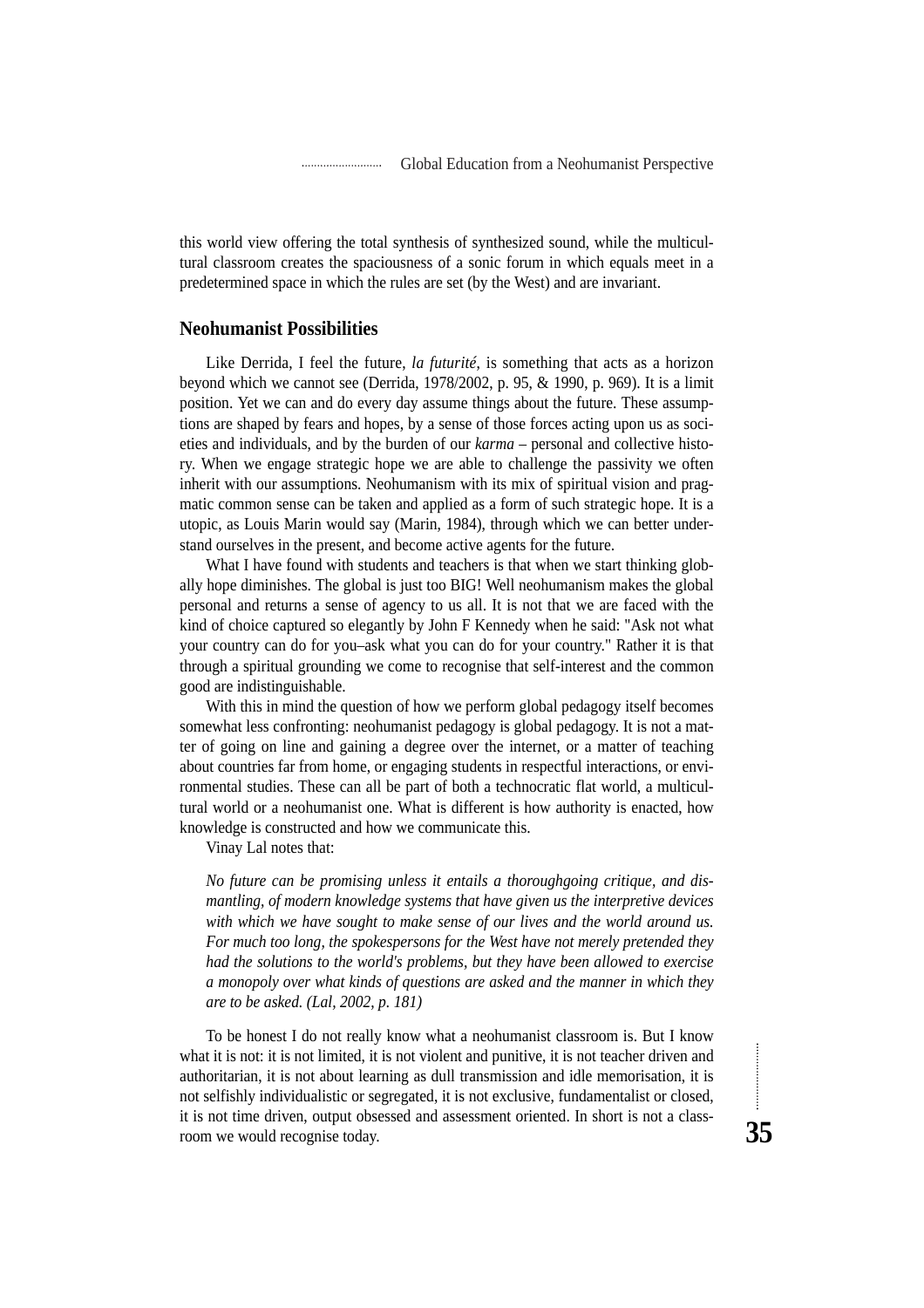I acknowledge here that the list I just gave is at the heart of any number of real and apparent dissenting pedagogies. It is in short both useful (as a guide) and useless (as rhetoric). What can be said of neohumanism is that it embodies the holistic aspiration by linking the educative process to the lived practice of teachers, curricula planners, and associated staff. At the heart of neohumanist practice is a direct and sustained spiritual endeavour to establish a relationship with the Divine. Only when we begin to see everything as an expression of divinity do we begin to act and think globally. This spiritual orientation generates a deepened critical faculty which strips away power and the psychological and epistemological glosses that distort social action. A continuum emerges here that is simultaneously linear and singularly immanent: we practice neohumanism, we accept it as the principle behind all we do and we also recognise it as a goal as it is always, from the human and relative stance, unattainable.

Certainly we need to be, as Lal urges, asking new questions that are expressive of a wider range of concerns relating to and inspired by the kind of inter-civilisational issues explored by Ananta Kumar Giri (Giri, 2006) and Fred Dallmayr (Dallmayr, 2002). Giri for instance identifies a new social ethic which draws upon the Vedic wisdom of his own country, India. His linking of servanthood to social action is founded on his analysis of the India *varnas* (Giri, 2006, p. 335) and has relevance for the neohumanist recognition that social service linked to local needs must be part of any pedagogy.

It is not that science, math or literacy is taught that is problematic – these are correctly identified as essential to any prosperous global future. It is the cultural context of learning that needs real sustained attention. As Theodor Adorno lamented - How could one of the most 'enlightened' cultures on the planet have committed the holocaust (Adorno, 2003)? This is a real question that education must face. Neohumanist pedagogy specifically engages with the issue of ethics and reason. It challenges the supremacy of instrumental rationality and offers a benevolent rationality which is armed, critically prepared, with a critical spirituality (Bussey, 2000, 2006) grounded in real life contexts.

As it emphasises a spiritual reflective turn, linked to a clear ethical base and an engaged, on the ground, hands on process, neohumanist pedagogy pushes teachers and students, and all school support staff, to transcend their preconceptions and begin to teach/learn in effectively global ways. Getting individuals to work both for and within collective structures begins the grounding of ethics in service. It is through such actions that we push our consciousnesses beyond self interest and the trap of alienated individuality. Truly global education is about this journey. And it is also about much more than extending the humanist parameters to include all people. As Jeremy Rifkin, in his foreword to Kim Stallwood's book on animal rights (Stallwood, 2002) notes, something much deeper is going on:

*The human journey is, at its core, about the extension of empathy to broader and more inclusive domains. At first, the empathy extended only to kin and tribe. Eventually it was extended to people of like-minded values. In the 19th century, the first animal humane societies were established. The current studies open up a new phase, allowing us to expand and deepen our empathy to include the broader community of creatures with whom we share the Earth. (Stallwood, 2002, xiv-xv)*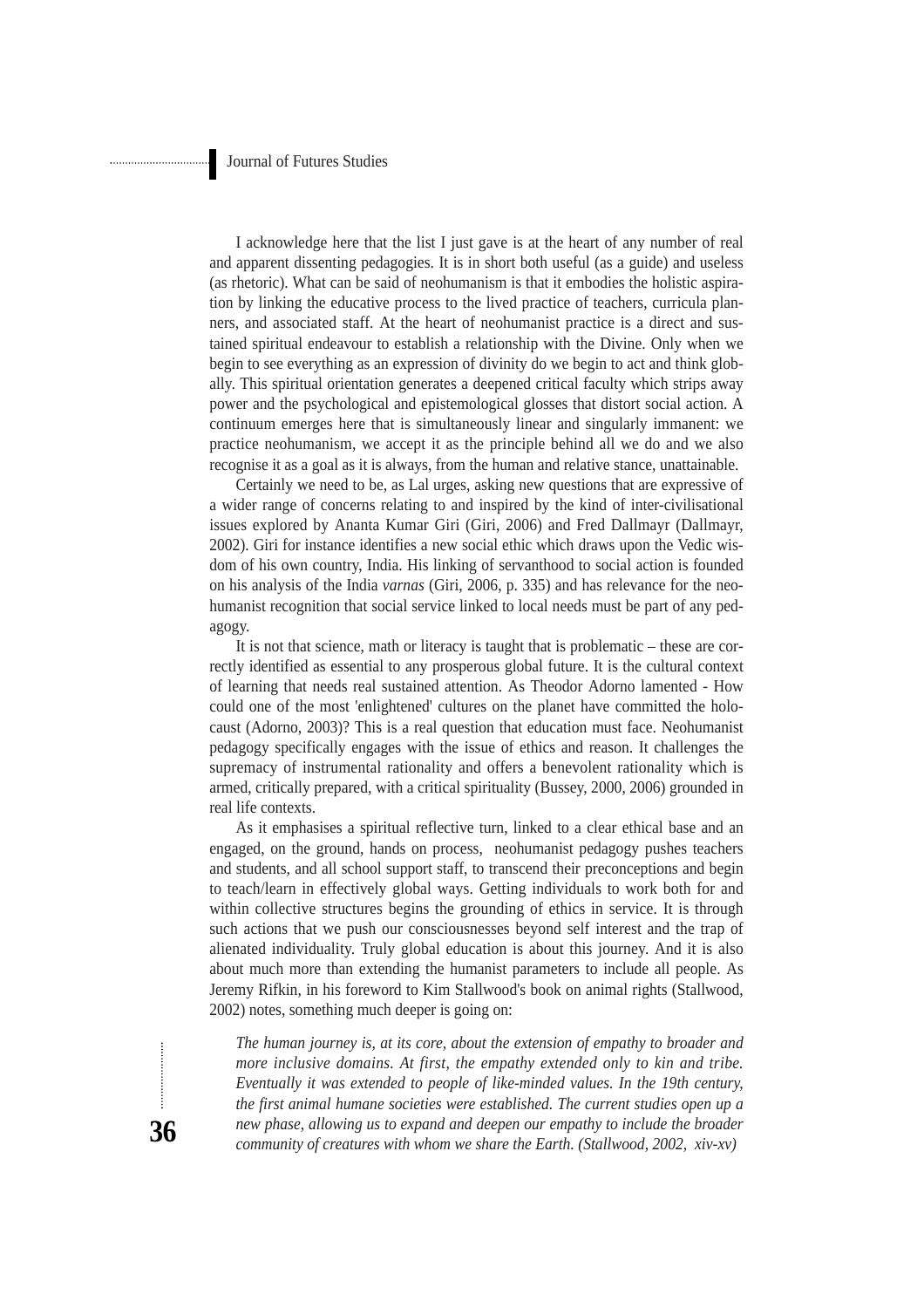Sohail Inayatullah, in a recent essay, observed that the likelihood of neohumanism becoming the new 'hegemony' any time soon is not great (Inayatullah, 2006). Yet he saw that its seeding capacity was rich and historically part of an emergent sensibility. There is a timeliness to neohumanism, an awareness that as Rifkin notes, things are rapidly moving to a new stance and whether that stance is explicitly called a neohumanist stance or not seems to me irrelevant. What is clear is that there are numerous voices, as Ivana Milojevic observes (Milojevic, 2006), working in concert stating basically the same thing: current educational vision is limited and needs to be augmented with a good shot of ecumenical spirituality.

# **Enabling Traditions & Applied Hope**

In this way, seeing an ecumenical language and thought emerging, I am reminded again of music and of the balance and tensions of voices in search of a global harmony. Certainly new hybrid forms are emerging from the interaction of civilisations in a global scene that offers rich possibilities for encounter, synthesis and new learnings. The hybridity of the term 'neohumanism' itself illustrates this process. It has a Greek prefix linked to a Latin root and was devised by an Indian mystic-philosopher. It draws on both critical and poststructural insights into reality while retaining its normative commitment to the social, economic and spiritual growth of all that is on the planet and in the universe.

For global education to rethink its priorities and thus escape from the flat hegemonic classroom described by Friedman and to overcome the tensions inherent in the humanist model at the heart of multicultural education we need a post material sensibility. In this I am reminded of Cornel West's elegant description of prophetic pragmatism (West, 1999, p. 149). An approach to life that is practical and grounded while cherishing and maintaining the deep connection to spirit that sustains us when the world seems set on its own destruction. Yet, like West I am aware of the vulnerability of my position when subject to the harsh gaze of a predominantly material and consumption oriented world that cherishes the individual as a token of an empty freedom. I think West's subjective, highly 'rational' defence is worth noting:

*I do not think it possible to put forward rational defences of one's faith that verify its veracity or even persuade one's critics. Yet it is possible to convey to others the sense of deep emptiness and pervasive meaninglessness one feels if one is not critically aligned with an enabling tradition. One risks not logical inconsistency, but actual insanity; the issue is not reason or irrationality, but life or death. (West, 1999, p. 171)*

Life and death are worth considering. From a neohumanist perspective there is no heaven or hell other than that which we create, collectively, in the here and now. What emerges from this insight is a cosmology of hope that empowers us to move from the "As above: so below" world view of transcendental dualism (a.k.a. Capitalism) to an "As within: so without" sense of agency that is not merely a New Age placebo to get us through a bad day but both a challenge to engage with our own mythic structures and an invitation to dive deep into the enabling traditions that give form and meaning to daily experience.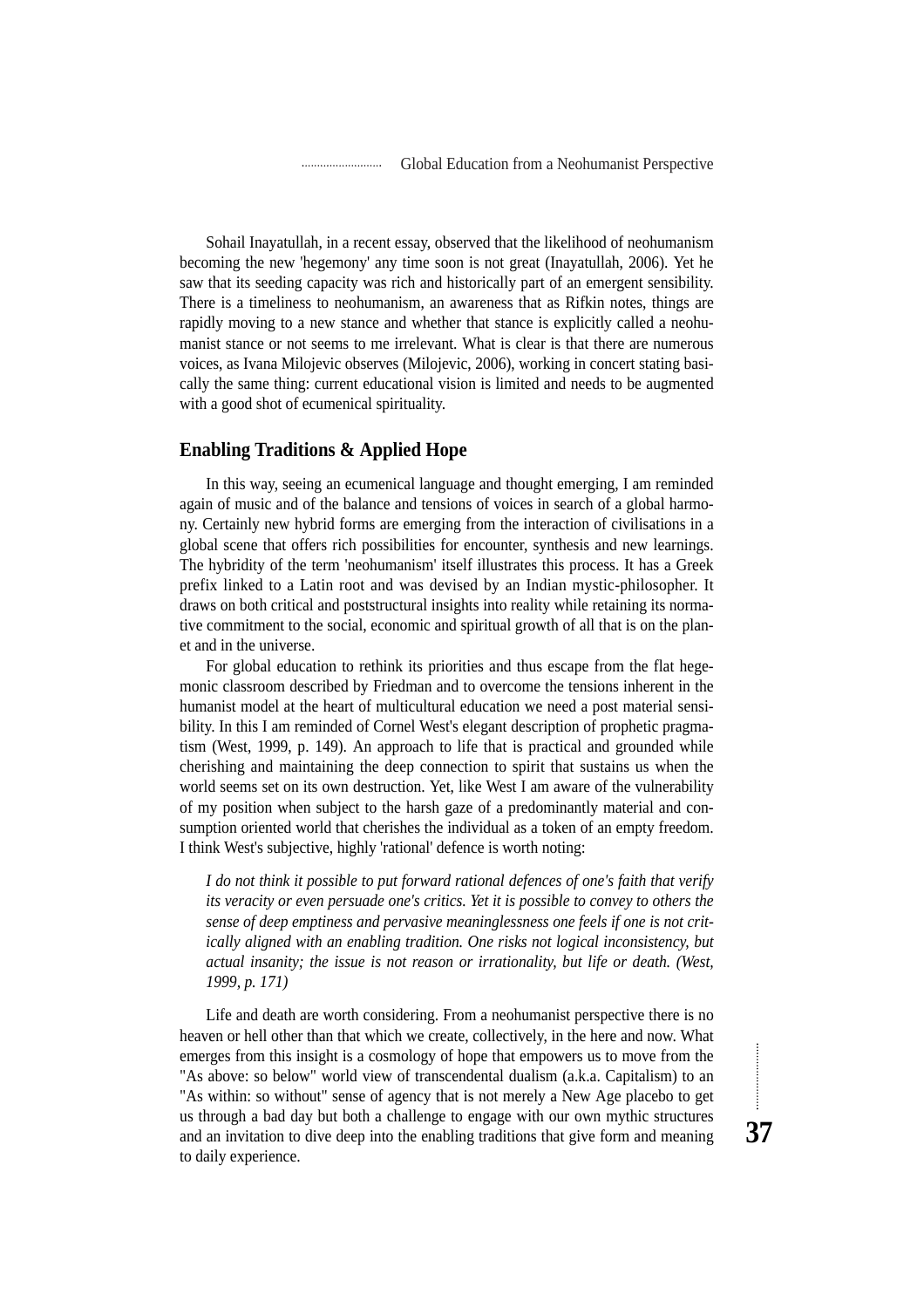So the fugue draws to a close and I return to Barenboim. His vision of hope anchored in music profoundly touched me. Sure, I can see that his thinking is in many ways shaped by the Western musical tradition, but, as Cornel West would observe, there is much that is enabling in that tradition. It is not all about domination, violence and predatory capitalism. If we listen closely we can hear the open strand of an Indian raga and the whistled tones of a Maori conch. Barenboim's message is that we must practice hope, it is to be applied in the present not stripped of use-value by being projected into the future. This is why he and his friend, the late Edward Said, formed the Palestinian/Israeli youth orchestra the West Eastern Divan as a vehicle that symbolises the potential unity that exists between the most alienated of peoples. Thus he notes:

*In the West Eastern Divan the universal metaphysical language of music becomes the link, it is the language of the continuous dialogue that these young people have with each other. Music is the common framework, their abstract language of harmony. As I have said before in these lectures, nothing in music is independent. It requires a perfect balance between head, heart and stomach. And I would argue that when emotion and intellect are in tune, it is easier also for human beings and for nations to look outward as well as inward. And therefore through music we can see an alternative social model, a kind of practical Utopia, from which we might learn about expressing ourselves freely and hearing one another. (Lecture 4)*

#### **Conclusion**

For me neohumanism has the potential to negotiate the challenge posed in Barenboim's vision of a 'practical utopia'. Is such an idea an oxymoron? Perhaps. Certainly Ashis Nandy wisely warns against utopian dreams as they inevitably turn into other's, and frequently our own, nightmares (Nandy, 1987) – we must remember that capitalism is the expression of the utopian aspirations of many 'reformers' in the eighteenth and nineteenth century (Hetherington, 1997; Perkins, 2001). Yet, if we soften the term, shifting the emphasis from the future to the present tense, from salvation to process, the utopic of neohumanism, open-ended, ethical, grounded in practical action and spiritual striving, has much to offer any discussion relating to global education. Such a discussion is not about answers but about framing questions that give form to our aspirations and about trying from today to enact these questions in the classroom and everywhere else learning occurs.

### **Correspondence**

Marcus Bussey University of the Sunshine Coast Faculty of Arts & Social Sciences Box 879, Maleny, Queensland 4552, Australia Email: MBussey@usc.edu.au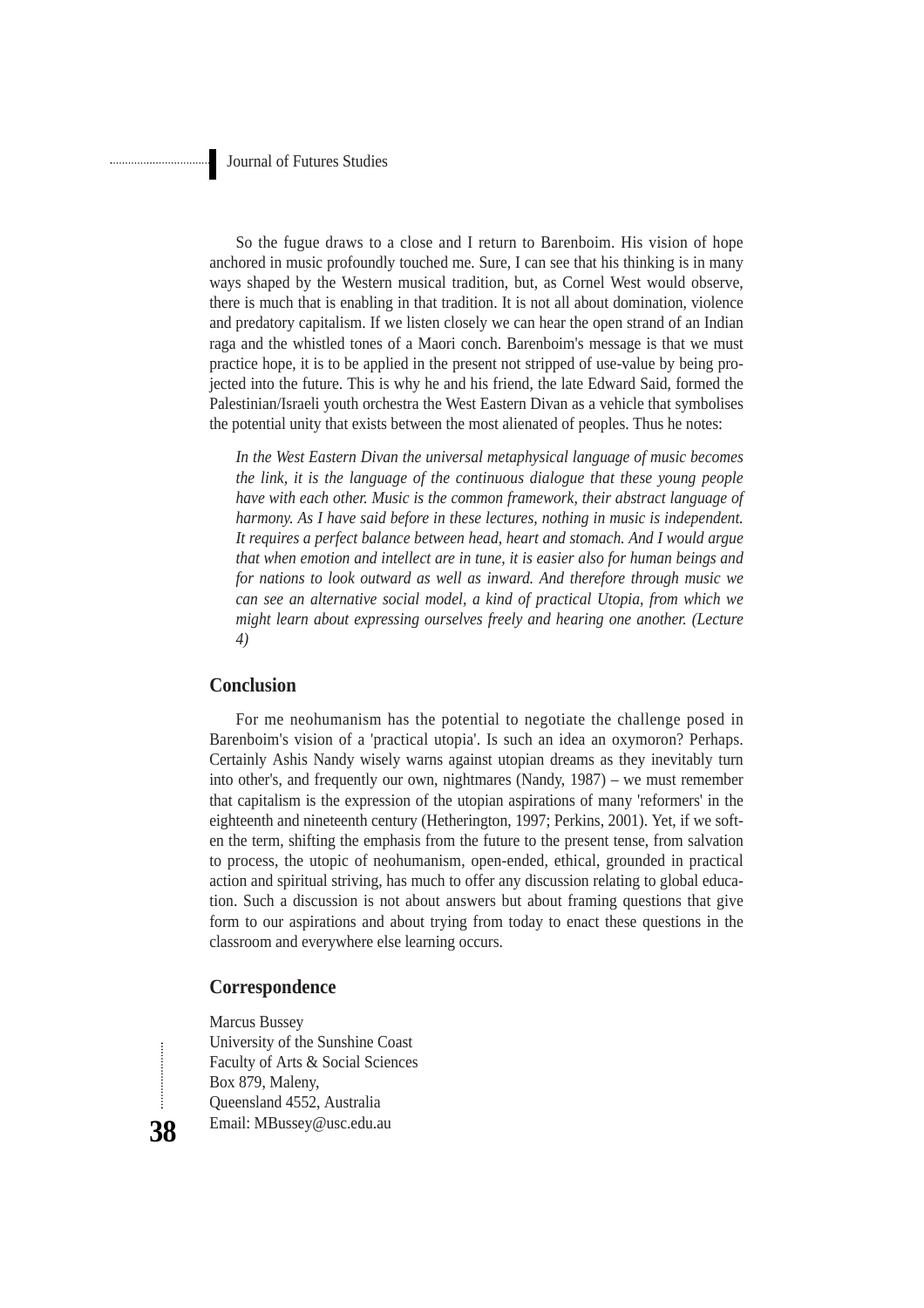Global Education from a Neohumanist Perspective

#### **Notes**

- 1. Barenboim's Reith lectures number 5. The last two were given in Jerusalem. I indicate which lecture I am taking his comments from simply with their number
- 2. http://www.albany.edu/museum/wwwmuseum/work/lombardi/images/ lombardi1.jpg
- 3. I like this image as not only are the stalls all clearly bounded but it also includes 'Luxury Boxes' – something often left out of the more enthusiastic multicultural narratives.

#### **References**

- Adorno, Theodor. W. (2003). Education after Auschwitz. In Tiedemann Rolf (Ed.), *Can one live after Auschwitz?* (pp. 19-33). Stanford, California: Stanford University Press.
- Barenboim, Daniel. (Writer) (2006). In the beginning was sound, *The Reith lectures*. UK: BBC 4. http://www.bbc.co.uk/radio4/reith2006/
- Bussey, Marcus. (2000). Critical spirituality: Neo humanism as method. *Journal of Futures Studies, 5*(2), 21-35.
- Bussey, Marcus. (2006). Neohumanism: Critical spirituality, Tantra and education. In Sohail Inayatullah, Marcus Bussey, & Milojevic, Ivana (Ed.), *Neohumanist educational futures: Liberating the pedagogical intellect* (pp. 80-95). Taipei, Taiwan: Tamkang University Press.
- Butler, Judith. (2004). *Precarious life: The powers of mourning and violence*. London & New York: Verso.
- Dallmayr, Fred. (2002). *Dialogue among civilizations: Some exemplary voices.* New York: Palgrave Macmillan.
- Derrida, Jacques. (1978/2002). *Writing and difference* (A. Bass, Trans.). London: Routledge.
- Derrida, Jacques. (1990). Force of law: The 'Mystical Foundation of Authority'. *Cardozo Law review, 11,* 919-1045.
- Derrida, Jacques. (2005). *Rogues: Two essays on reason.* Stanford, California: Stanford University Press.
- Foucault, Michel. (1986). Of other spaces. *Diacritics, 16*(1), 22-27.
- Friedman, Thomas L. (2005). *The world is flat: A brief history of the twenty-first century.* New York: Farrar, Straus and Giroux.
- Giri, Anant Kumar. (2006). *New horizons of social theory: Conversations, transformations and beyond.* Jaipur: Rawat Publications.
- Giroux, Henry A. (1988). *Teachers as intellectuals: Towards a critical pedagogy of learning.* New York: Bergin & Garvey.
- Hetherington, Kevin. (1997). *The badlands of modernity: Heterotopia and social ordering.* London & New York: Routledge.
- Inayatullah, Sohail. (2006). The futures of Neohumanist education. In Sohail Inayatullah, Marcus Bussey & Ivana Milojevic (Ed.), *Neohumanist educational futures: Liberating the pedagogical intellect* (pp. 335-353). Taipei, Taiwan: Tamkang University Press.
- Inayatullah, Sohail, Marcus Bussey & Ivana Milojevic (Ed.). (2006). *Neohumanist futures education: Liberating the pedagogical intellect.* Taipei: Taiwan: Tamkang University Press.